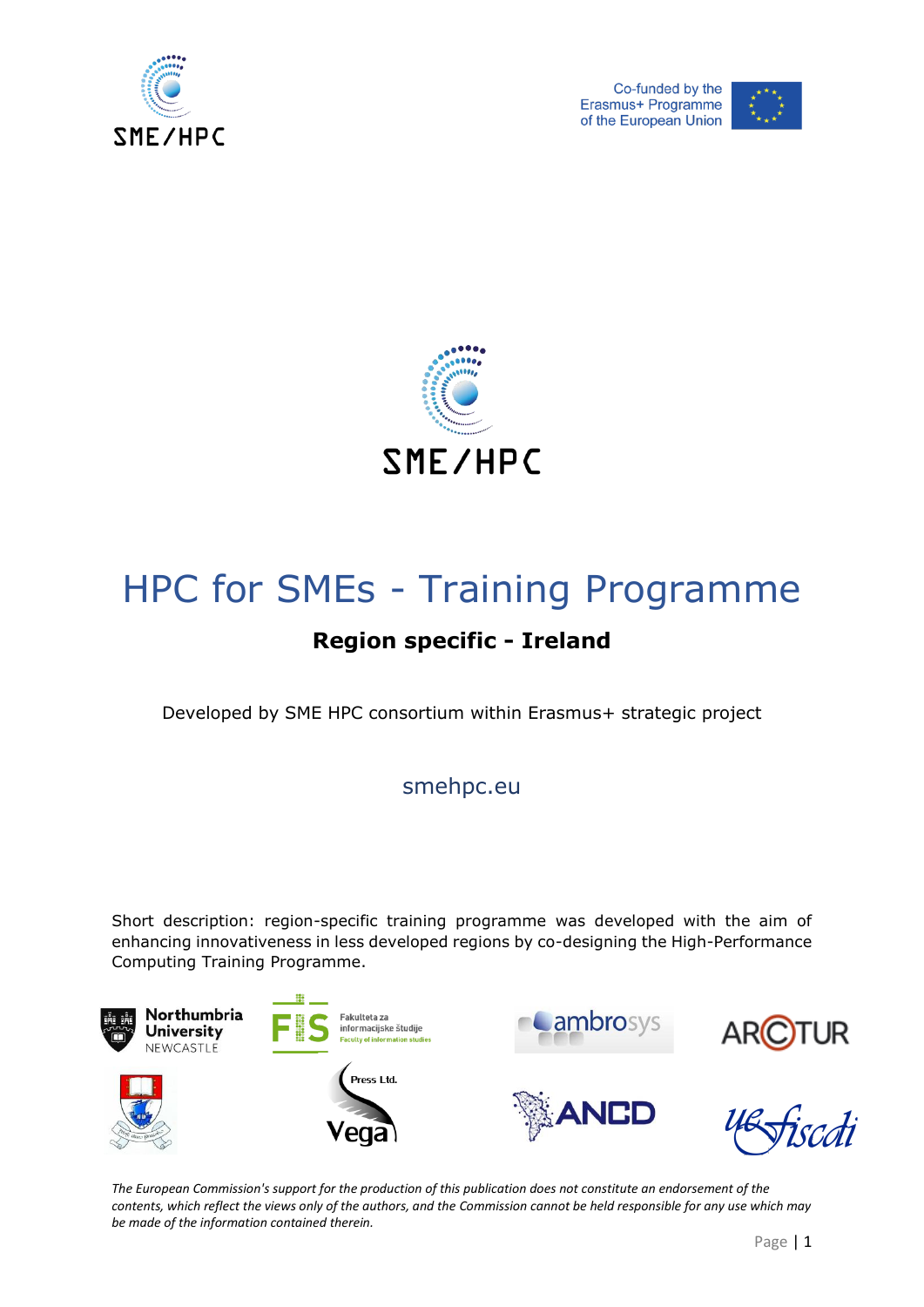



## **Enabling SMEs to gain competitive advantage from the use of HPC (SME/HPC)**

## HPC for SMEs – Training Programme

## **Ireland**

**Programme description**: The aim of the HPC for SME Programme is to support SMEs to become more knowledgeable on HPC technologies, expected business impacts and technical aspects such as HPC infrastructure and programming.

**Audience** – SME managers and technical staff

#### **Objectives**

**o** To show and train SME staff about HPC advantages and usability

**Learning outcomes -** at the end of this programme the participant will:

- **o** Become familiar with HPC and related concepts
- **o** Be able to understand HPC usage opportunities for SME
- **o** be able to identify SMEs opportunities for HPC usage
- **o** Be able to understand the dynamics between SMEs and HPC providers
- **o** Learn the HPC landscape from Ireland
- **o** Learn use cases from Pharmaceutical, Agriculture and IT services industries

#### **List of topics**

- **o** Understanding High Performance Computing (HPC)
- **o** Understanding HPC usage and identify opportunities for SMEs working with HPC
- **o** SME/HPC provider relationship management.
- **o** Exercises and solutions to practical problems by using HPC
- **o** Advanced exercises and solutions to practical problems by using HPC

#### **Prerequisites**: none

**Programme Duration** – 2x8-hour blocks

**Programme leader:** self-study with optional mentoring & supervision of experts from HPC centres

**Delivery method**: online and face-to-face

**Outcome:** HPC Training for SMEs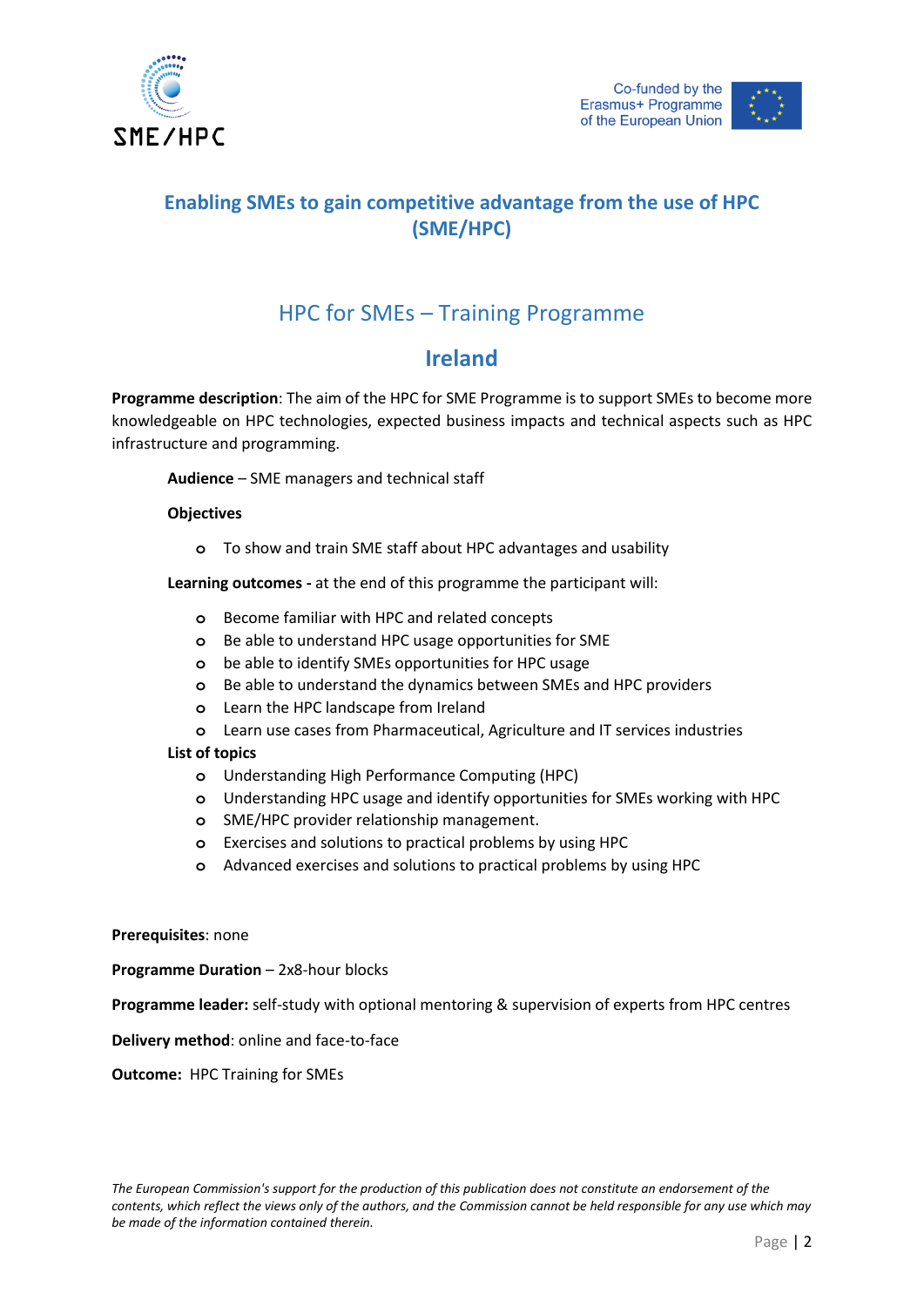





|              | <b>Understanding HPC usage and identify</b>                                                                                                                                                                                                                                                                         | <b>Duration: 5x 1-hour block</b>          |  |
|--------------|---------------------------------------------------------------------------------------------------------------------------------------------------------------------------------------------------------------------------------------------------------------------------------------------------------------------|-------------------------------------------|--|
| <b>Basic</b> | opportunities for SMEs working with HPC                                                                                                                                                                                                                                                                             | Learning Method: Lecture, group exercises |  |
|              | <b>Description</b> – participants will learn about HPC & HPC processes, infrastructure and usage<br>opportunities. The goal is to teach SMEs staff to identify HPC opportunities for their<br>companies. They will see examples of SMEs success stories, for better understanding of<br>good practice of HPC usage. |                                           |  |
|              | Objective                                                                                                                                                                                                                                                                                                           |                                           |  |
|              | To train SME staff to understand the HPC environment and usage<br>To provide SME staff knowledge to identify HPC opportunities                                                                                                                                                                                      |                                           |  |
|              | <b>Learning outcomes – at the end of this topic participants will:</b>                                                                                                                                                                                                                                              |                                           |  |
|              | Gain the understanding of HPC usability for SMEs<br>Learn about good practices of HPC usage<br>Gain the basic knowledge to identify opportunities for SMEs                                                                                                                                                          |                                           |  |
|              | Resources: PC with projector, theatre room, personal laptops/computer lab, access to<br><b>HPC</b>                                                                                                                                                                                                                  |                                           |  |
|              | Course material: PPT presentations and videos                                                                                                                                                                                                                                                                       |                                           |  |

| Understand HPC, HPC usage and identify opportunities for SMEs working with HPC |                                                            |  |  |
|--------------------------------------------------------------------------------|------------------------------------------------------------|--|--|
| <b>Topic 1</b>                                                                 | Introduction to High Performance Computing (HPC)           |  |  |
|                                                                                | What is High Performance Computing (HPC)?                  |  |  |
|                                                                                | How is HPC different from regular desktop computing?       |  |  |
|                                                                                | Why is HPC important?                                      |  |  |
|                                                                                | History of High-Performance Computing and potential future |  |  |
| <b>Topic 2</b>                                                                 | Aspects and benefits of using HPC technology               |  |  |
|                                                                                | Economic reasons                                           |  |  |
|                                                                                | Innovative reasons                                         |  |  |
|                                                                                | Marketing reasons                                          |  |  |
|                                                                                | Competitive advantage reasons                              |  |  |
| <b>Topic 3</b>                                                                 | Use cases                                                  |  |  |
|                                                                                | Pharmaceutical                                             |  |  |

*The European Commission's support for the production of this publication does not constitute an endorsement of the contents, which reflect the views only of the authors, and the Commission cannot be held responsible for any use which may be made of the information contained therein.*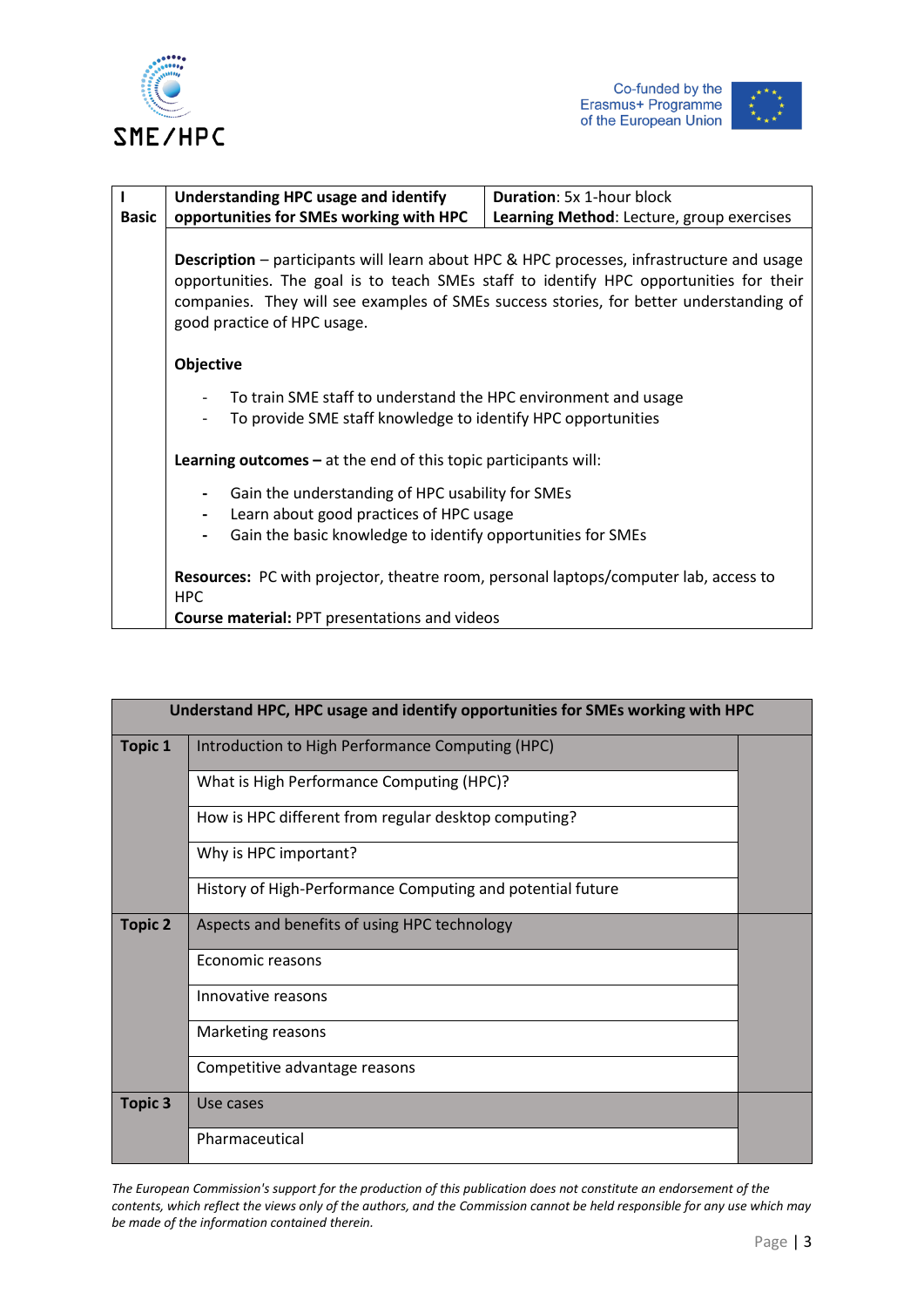



|                    | Agriculture                                                     |  |
|--------------------|-----------------------------------------------------------------|--|
|                    | <b>IT</b> services                                              |  |
| Topic <sub>4</sub> | Success stories                                                 |  |
|                    | Cloud-based optimisation of water turbines for power generation |  |
|                    | HPC Cloud-based simulation of flange tightening                 |  |
|                    | Cloud-based HPC optimisation of manufacturing processes         |  |
|                    | Cloud-based optimisation of a multi-body wave energy device     |  |
| <b>Topic 5</b>     | Roadmap for improving SME uptake of HPC                         |  |
|                    | Introduction                                                    |  |
|                    | Are SMEs ready to use HPC services?                             |  |
|                    | Are HPC Centres ready for SMEs?                                 |  |
|                    | Examples of National (Ireland) HPC Centres and their expertise  |  |

| $\mathbf{u}$ | <b>SME/HPC provider relationship</b>                                                                                                                                                                                                                                                                                                 | Duration: 2x2-hour block                                                      |  |
|--------------|--------------------------------------------------------------------------------------------------------------------------------------------------------------------------------------------------------------------------------------------------------------------------------------------------------------------------------------|-------------------------------------------------------------------------------|--|
| <b>Basic</b> | management                                                                                                                                                                                                                                                                                                                           | Learning Method: Lecture, group exercises                                     |  |
|              | <b>Description</b> – this topic focuses on understanding the legal and operative engagement<br>process between SMEs and HPC providers, including service quality, legal documentation<br>(service level agreements, contracts, NDA, etc.) and additional value add services<br>(knowledge of further educational environment, etc.). |                                                                               |  |
|              |                                                                                                                                                                                                                                                                                                                                      |                                                                               |  |
|              | Objective                                                                                                                                                                                                                                                                                                                            |                                                                               |  |
|              | providers                                                                                                                                                                                                                                                                                                                            | To train SME staff to understand the operational aspects of engaging with HPC |  |
|              | Learning outcomes $-$ at the end of this topic participants will:                                                                                                                                                                                                                                                                    |                                                                               |  |
|              | $\blacksquare$<br>be able to formalise engagement with HPC providers<br>$\blacksquare$                                                                                                                                                                                                                                               | understand the administrative process of SME engagement with HPC providers    |  |
|              | Resources: PC with projector, theatre room, personal laptops/computer lab                                                                                                                                                                                                                                                            |                                                                               |  |
|              | <b>Course material essential reading and videos</b>                                                                                                                                                                                                                                                                                  |                                                                               |  |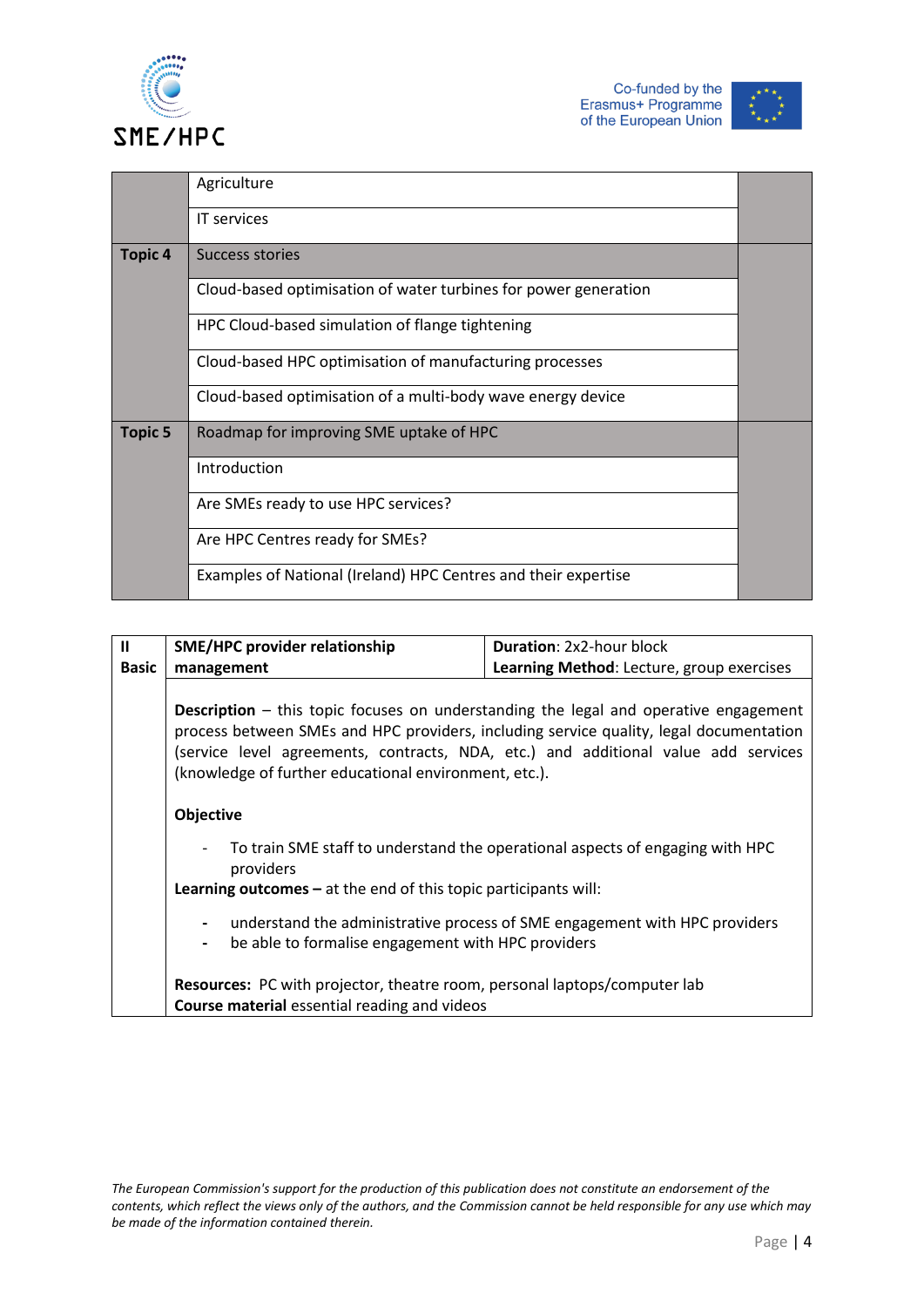





| SME/HPC provider relationship management |                                                                                    |  |
|------------------------------------------|------------------------------------------------------------------------------------|--|
| <b>Topic 1</b>                           | <b>HPC Global Market Landscape</b>                                                 |  |
|                                          | <b>HPC Market Segments</b>                                                         |  |
|                                          | What Services HPC is Providing                                                     |  |
|                                          | How could HPC solutions benefit SMEs?                                              |  |
| <b>Topic 2</b>                           | Initiatives on HPC Adoption by SMEs: Regional and International                    |  |
|                                          | Perspectives                                                                       |  |
|                                          | HPC Adoption Initiatives for SMEs: EU Countries                                    |  |
|                                          | Adoption Initiatives for SMEs: USA                                                 |  |
| <b>Topic 3</b>                           | Implementation of new types of SLAs                                                |  |
|                                          | Are SMEs ready to use HPC?                                                         |  |
|                                          | SLA/SLIs templates                                                                 |  |
|                                          | Contracting with HPC Providers and other legal framework (e.g. data<br>protection) |  |

| Ш                                                                                                                                                                                                                                   | <b>Exercises and solutions for practical</b>                                                                                                            | <b>Duration: 4-hour block</b>                                     |  |
|-------------------------------------------------------------------------------------------------------------------------------------------------------------------------------------------------------------------------------------|---------------------------------------------------------------------------------------------------------------------------------------------------------|-------------------------------------------------------------------|--|
|                                                                                                                                                                                                                                     |                                                                                                                                                         |                                                                   |  |
| Intermediate                                                                                                                                                                                                                        | problems, using HPC                                                                                                                                     | Learning Method: Lecture, group                                   |  |
|                                                                                                                                                                                                                                     |                                                                                                                                                         | exercises                                                         |  |
|                                                                                                                                                                                                                                     |                                                                                                                                                         |                                                                   |  |
| <b>Description</b> – this topic all participants will be provided hands on experience by<br>working remotely on the HPCs infrastructures: examples on problem solving,<br>tutorials for domain specific use cases, HPC and software |                                                                                                                                                         |                                                                   |  |
|                                                                                                                                                                                                                                     | <b>Objective</b>                                                                                                                                        |                                                                   |  |
|                                                                                                                                                                                                                                     | hands on work on HPC                                                                                                                                    | To provide SME staff experience with real HPC problems and remote |  |
|                                                                                                                                                                                                                                     | <b>Learning outcomes – at the end of this topic participants will:</b>                                                                                  |                                                                   |  |
|                                                                                                                                                                                                                                     | gain the understanding of HPC infrastructure<br>get hands on experience by remotely working on the HPC<br>see specific use cases for domain environment |                                                                   |  |
|                                                                                                                                                                                                                                     | Resources: PC with projector, theatre room, personal laptops/computer lab<br><b>Course material:</b> essential reading and videos                       |                                                                   |  |

### **Exercises and solutions for practical problems, using HPC**

*The European Commission's support for the production of this publication does not constitute an endorsement of the contents, which reflect the views only of the authors, and the Commission cannot be held responsible for any use which may be made of the information contained therein.*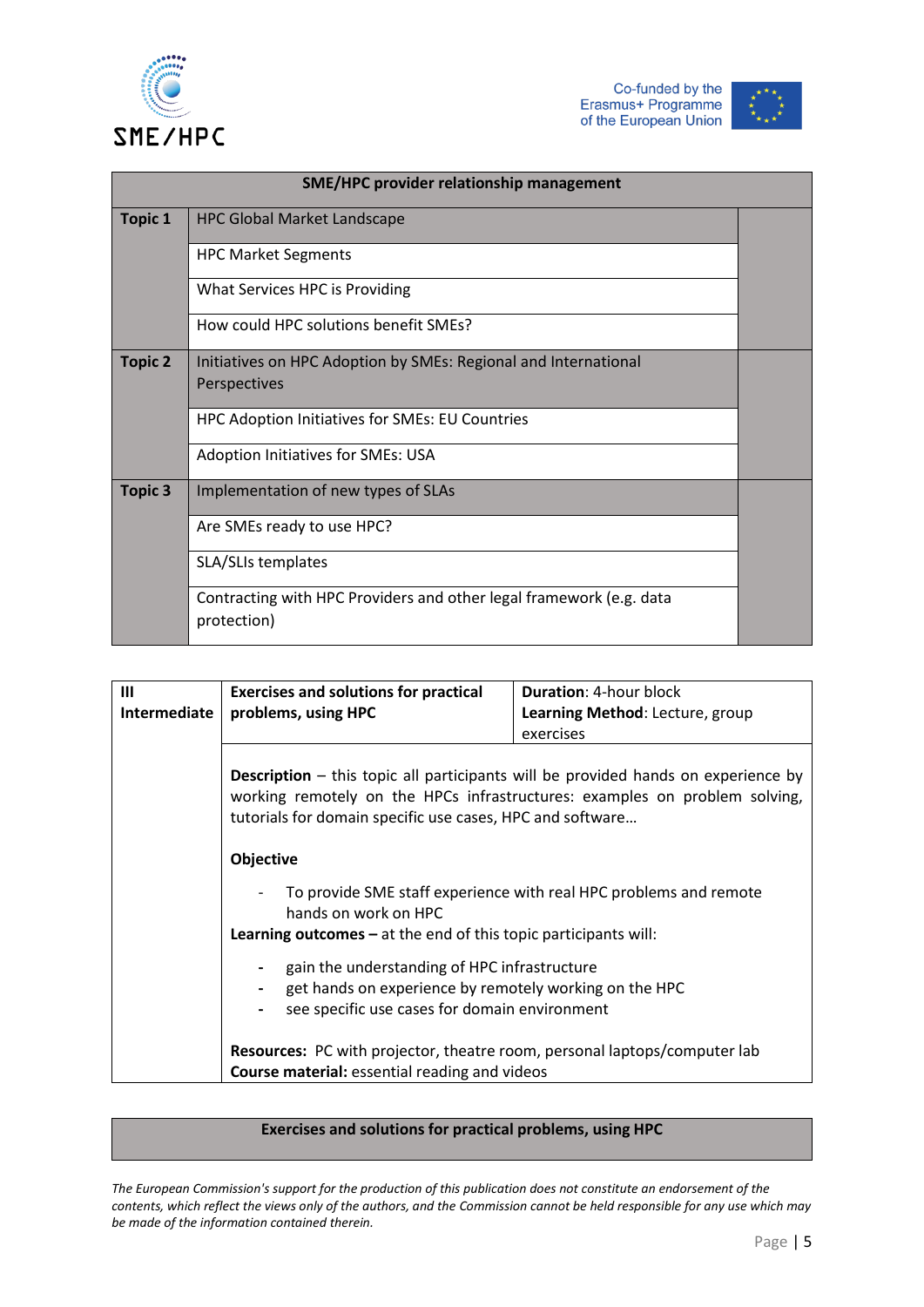





| <b>Topic 1</b> | <b>HPC Terms and technologies</b>  |  |
|----------------|------------------------------------|--|
|                | Clusters                           |  |
|                | Supercomputers                     |  |
|                | Shared memory                      |  |
|                | Distributed memory                 |  |
|                | <b>Hybrid Systems</b>              |  |
|                | <b>Parallel Programming</b>        |  |
|                | Introduction to open source        |  |
|                | Usage example                      |  |
| Topic 2        | HPC intro - Exercises              |  |
|                | <b>Basic Linux commands</b>        |  |
|                | Connecting to the HPC system       |  |
|                | KAY's system overview              |  |
|                | <b>SLURM Basics</b>                |  |
|                | Job management                     |  |
|                | <b>Transferring files</b>          |  |
|                | Accessing software                 |  |
|                | Using resources effectively        |  |
|                | Using shared resources responsibly |  |